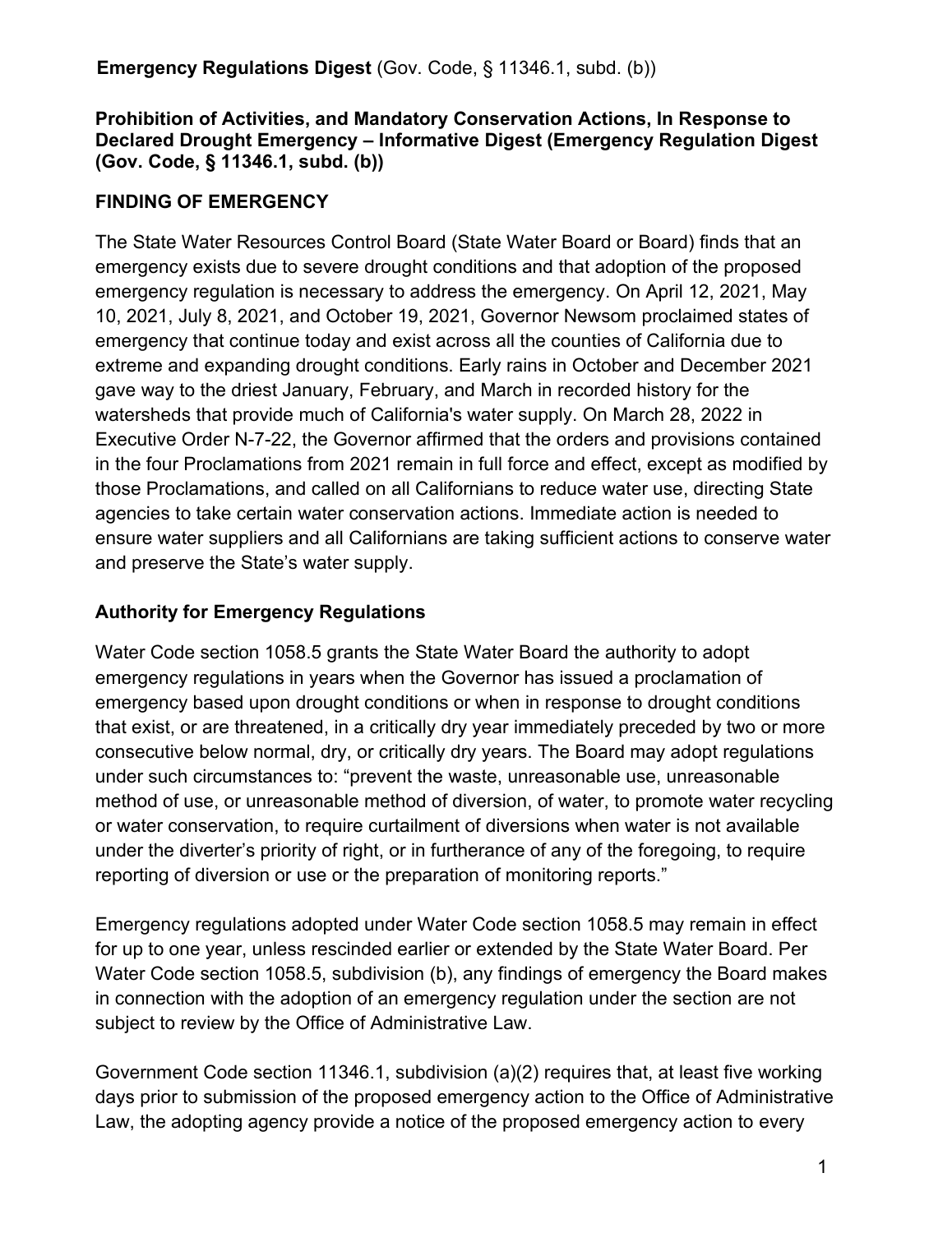person who has filed a request for notice of regulatory action with the agency. After submission of the proposed emergency regulations to the Office of Administrative Law, the Office of Administrative Law shall allow interested persons five calendar days to submit comments on the proposed emergency regulations as set forth in Government Code Section 11349.6.

The information contained within this finding of emergency provides the information necessary to support the State Water Board's emergency rulemaking under Water Code section 1058.5 and meets the emergency regulation criteria of Government Code section 11346.1 and the applicable requirements of section 11346.5.

### **Evidence of Emergency**

For the past two decades, the southwestern United States has been desiccated by one of the most severe long-term droughts or "megadroughts" of the last 1,200 years (NOAA 2021). As of May 5, 2022, the U.S. Drought Monitor has classified 99 to 100 percent of the state of California as experiencing abnormally dry to exceptional drought conditions since December 2020 (NOAA 2022).



*Figure: January 2020 to April 2022 percent of California land in drought conditions, using a five-category system from Abnormally Dry (D0) to Exceptional Drought (D4) conditions (NOAA 2022)*

In most years, California receives about half of its precipitation in the months of December, January and February, with much of that precipitation falling as snow in the Sierra. A handful of large winter storms can make the difference between a wet year and a dry one. In normal years, the snowpack stores water during the winter months and releases it through melting in the spring and summer to replenish rivers and reservoirs and recharge aquifers. However, relatively dry weather conditions in 2021 reduced the amount of snowpack in California's mountains and the start of 2022 was the driest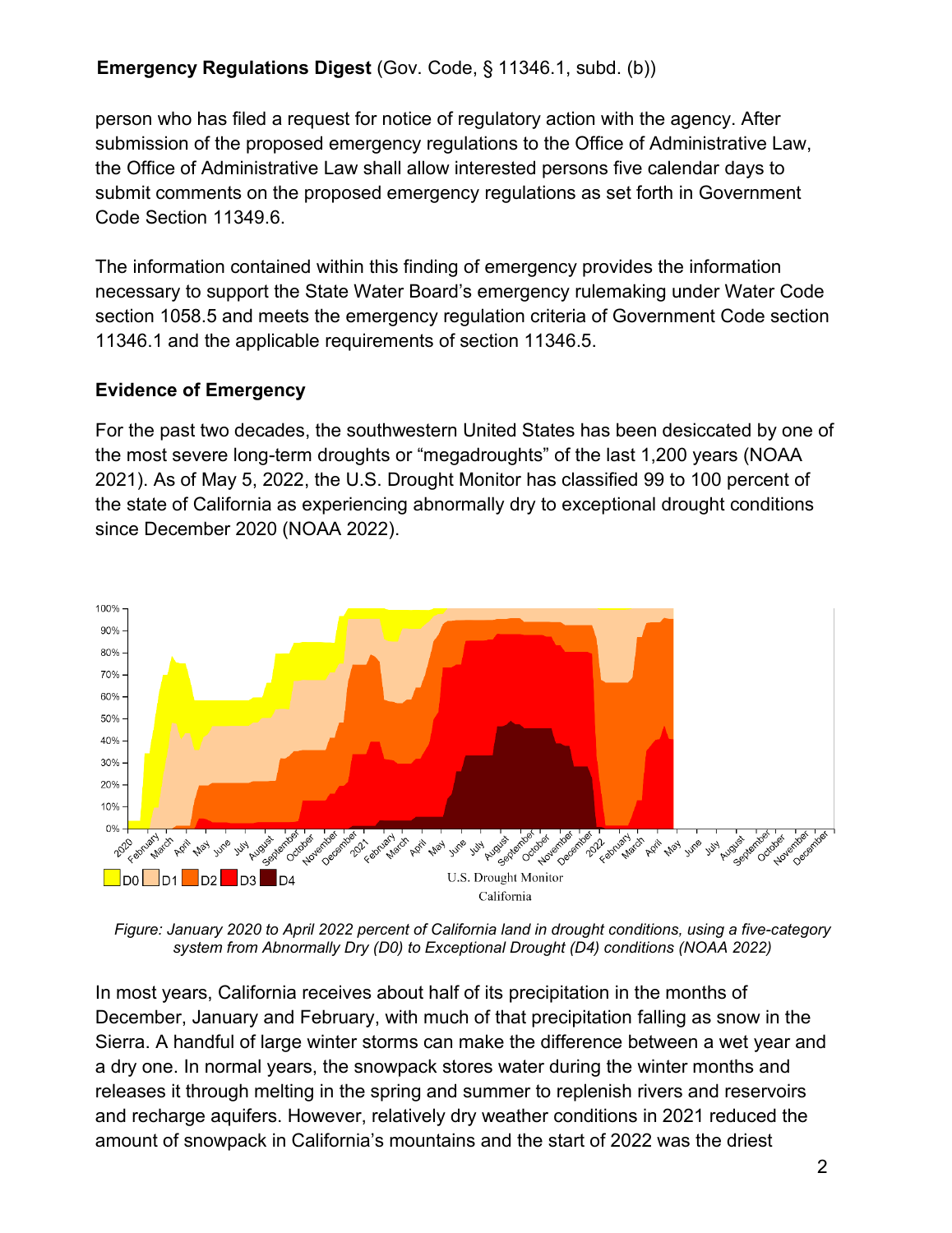January-to-March period in California recorded history. Due to these drought conditions, storage in California's reservoirs is below average levels, at 59 percent of historical average for the state at the end of March 2022 (DWR 2022).

| <b>Drainage Area</b>     | Number of<br>reservoirs | Total<br>capacity<br>$1000$ ac-ft | <b>Historical</b><br>average<br>$1000$ ac-ft | 2021<br>$1000$ ac-ft | 2022<br>1000 ac-ft | Percent<br>οf<br>average | Percent<br>of<br>capacity |
|--------------------------|-------------------------|-----------------------------------|----------------------------------------------|----------------------|--------------------|--------------------------|---------------------------|
| <i><b>Intrastate</b></i> |                         |                                   |                                              |                      |                    |                          |                           |
| <b>North Coast</b>       | 6                       | 3096.2                            | 2228.7                                       | 1549.5               | 1070.5             | 48                       | 35                        |
| San Francisco Bay        | 17                      | 714.5                             | 524.9                                        | 393.8                | 450.9              | 86                       | 63                        |
| <b>Central Coast</b>     | 6                       | 982.1                             | 636.7                                        | 388.2                | 281.0              | 44                       | 29                        |
| South Coast              | 29                      | 2122.6                            | 1433.2                                       | 1242.8               | 1082.1             | 75                       | 51                        |
| Sacramento               | 43                      | 16150.8                           | 12012.4                                      | 8332.7               | 8458.0             | 70                       | 52                        |
| San Joaquin              | 34                      | 11483.2                           | 7639.4                                       | 6377.8               | 5704.9             | 75                       | 50                        |
| Tulare Lake              | 6                       | 2087.5                            | 884.4                                        | 490.4                | 640.1              | 72                       | 31                        |
| North Lahontan           | 5                       | 1073.3                            | 504.9                                        | 418.9                | 289.8              | 57                       | 27                        |
| South Lahontan           | 8                       | 411.6                             | 264.3                                        | 264.7                | 236.2              | 89                       | 57                        |
| <b>Subtotal</b>          | 154                     | 38121.9                           | 26128.9                                      | 19458.7              | 18213.4            | 70                       | 48                        |
| <i><b>Interstate</b></i> |                         |                                   |                                              |                      |                    |                          |                           |
| <b>North Coast</b>       | 3                       | 1137.1                            | 685.7                                        | 487.3                | 419.5              | 61                       | 37                        |
| Colorado River*          | $\overline{4}$          | 52939.0                           | 32801.6                                      | 21481.9              | 16621.3            | 51                       | 31                        |
| <b>Subtotal</b>          | 7                       | 54076.1                           | 33487.3                                      | 21969.2              | 17040.8            | 51                       | 32                        |
| Total                    | 161                     | 92198.0                           | 59616.1                                      | 41427.9              | 35254.2            | 59                       | 38                        |

### **Table 1: California Storage as of March 31, 2022**

\*Includes Lake Powell and Lake Mead Source: DWR 2022

# **Need for the Regulation**

It is both reasonable and prudent to preserve urban water supplies to the maximum extent feasible to provide local agencies with the necessary flexibility to meet the health and safety needs of Californians during the drought emergency. Climate change science indicates that the Southwestern United States are becoming drier, increasing the likelihood of prolonged droughts. In addition, drought conditions have forced the State Water Board to curtail surface water diversions, and many groundwater basins around the State are already in overdraft conditions that will likely worsen due to groundwater pumping this summer. Many water supply systems face a present or threatened risk of inadequate supply. As drought conditions persist through this and possibly the following year, more water supply systems will be at risk of depleting supplies, presenting a great risk to the health and safety of the people supplied by those systems. Maintaining urban water supplies through enhanced conservation will reduce risks to health and safety and reduce negative impacts to the State's economy.

Immediate action is needed to effectively increase water conservation so that remaining supplies are maintained to address the ongoing drought emergency. Current voluntary conservation goals established by many urban water suppliers will not provide for timely and effective attainment of the State's conservation needs, which include the maintenance of remaining supplies. Without adequate reserves, water suppliers will be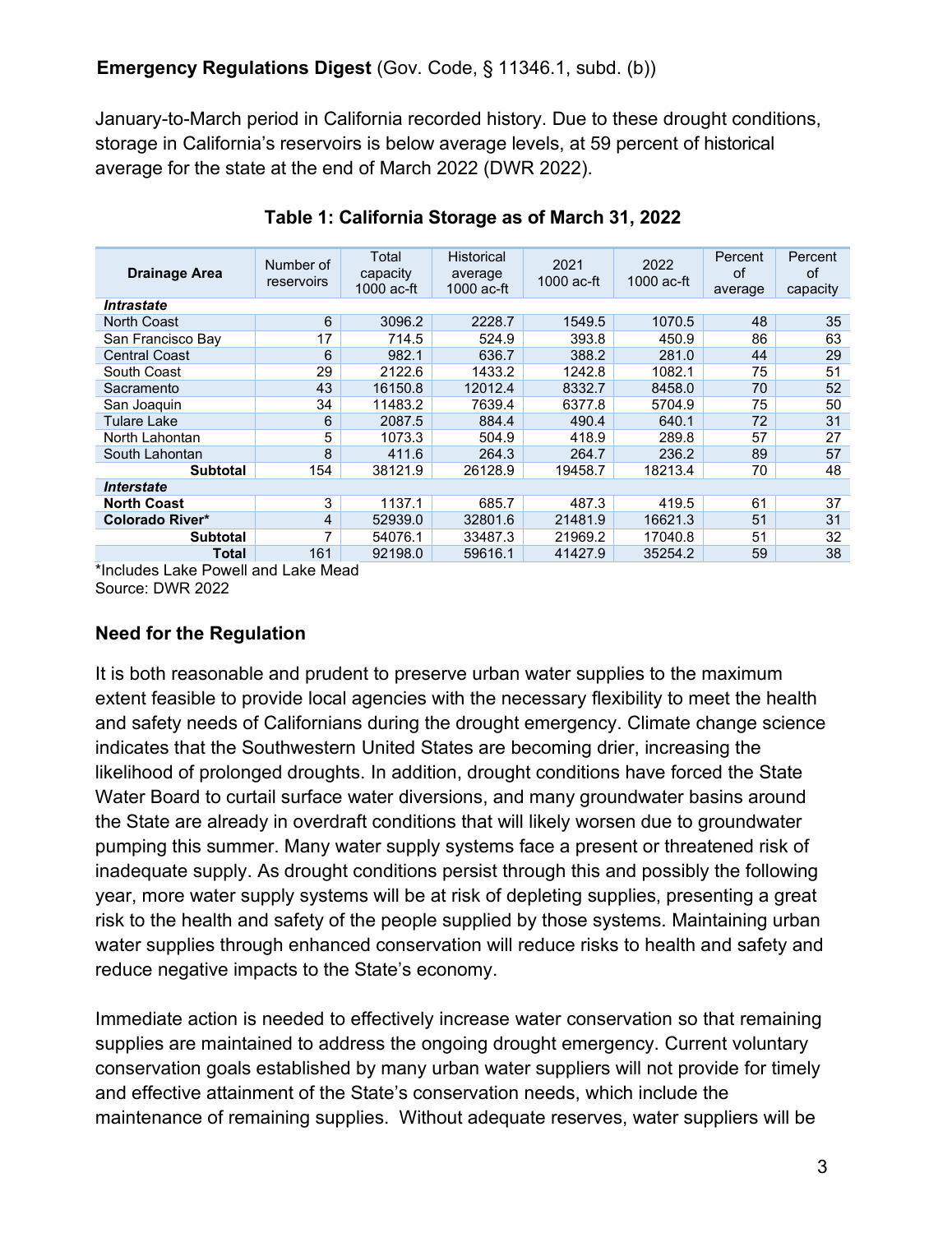at risk of greater and potentially avoidable impacts. The emergency regulation improves the State Water Board's and local agencies' abilities to quickly and effectively implement and enforce mandatory water conservation measures during the current drought emergency to help preserve the State's supplies throughout a drought that could last beyond 2022.

# **Description and Effect of Proposed Regulation**

The proposed regulation requires urban water suppliers to submit preliminary supply and demand assessments to the Department of Water Resources by June 1, 2022 and to implement Level 2 demand reduction actions, with limited exceptions, or similar model actions for those suppliers that have not adopted water shortage contingency plans, by June 10, 2022; it also bans the irrigation of non-functional turf with potable water in commercial, industrial, and institutional (CII) sectors.

Each of the proposed regulation's requirements are necessary to promote water conservation in support of maintaining supplies during the drought emergency, which cannot be done if water is being used in an excessive or wasteful manner. These requirements generally affect the most discretionary water uses and water use practices. Exceptions to meet immediate health and safety concerns or to comply with state or federal permit requirements are, however, available.

In most cases, the requirements trigger actions identified by each water supplier for responding to drought conditions. The regulation leverages local water shortage planning efforts by requiring implementation of each water supplier's own plans they have developed for their unique service areas.

# **Estimation of Water Savings from Proposed Regulation**

<span id="page-3-0"></span>According to the State Water Board's Electronic Annual Report data, total urban water use between 2017 and 2019 ranged from 5.4 to 5.6 million acre-feet (MAF) per year. Threeyear average volumes by water use category are provided in [Table](#page-3-0) 2.

| <b>Sector</b>                               | <b>Volume in million</b><br>acre-feet (MAF) |
|---------------------------------------------|---------------------------------------------|
| Residential                                 | 3.4                                         |
| Commercial, industrial, institutional (CII) | 12                                          |
| Large landscape                             | 0.5                                         |
| Water loss and other                        | 0.4                                         |
| Total                                       | 5.5                                         |

# **Table 2: 2017-2019 Average Annual Urban Water Use**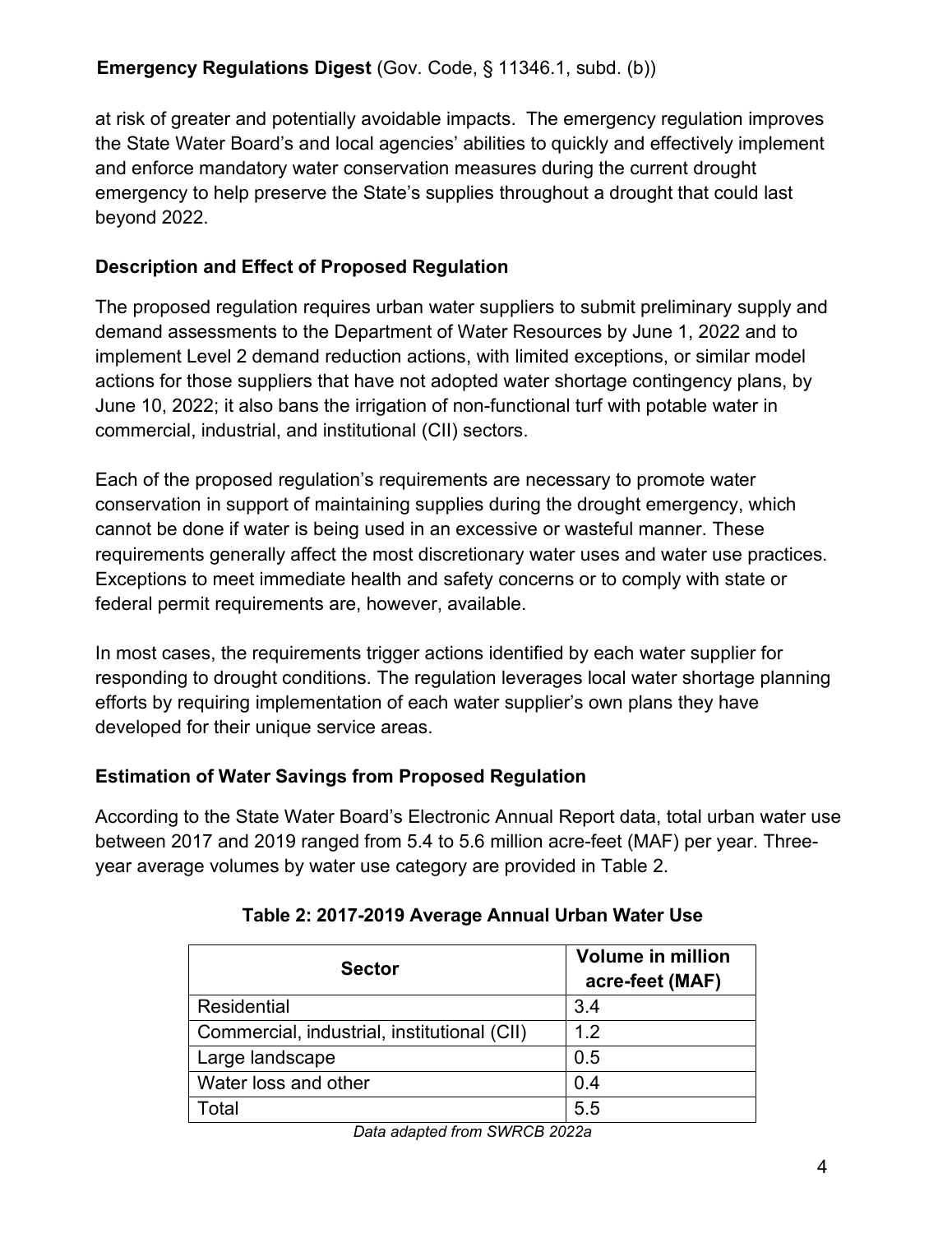The proposed emergency regulation's Level 2 demand reduction action implementation requirements are expected to save a portion of total urban water use. Water suppliers developed these actions in their Water Shortage Contingency Plans, if they submitted one to the Department of Water Resources. Over 200 water suppliers have not invoked Level 2 or higher, according to the State Water Board February 2022 Urban Water Supplier Monthly Report data. These suppliers represent approximately 18 million retail customers, which account for approximately half of the survey responses by retail population. Based on these assumptions and the types of actions contained in Level 2 of many water shortage contingency plans, the Board has assumed that up to 50 percent of urban water use could be affected.

Various studies have analyzed the response of urban populations to mandatory use restrictions imposed during drought conditions. Multiple studies conclude that mandatory use restrictions are more effective than voluntary conservation measures because areas that have imposed mandatory use restrictions have achieved greater use reductions than areas that imposed only voluntary measures, controlling for other variables.

The amount of conservation achievable through mandatory restrictions varies. For example, a study conducted on the effects of water demand management policies of eight California water agencies during the period from 1989-1996, which included 3 years of drought (1989-1991), found that rationing and use restrictions were correlated with use reductions of 19 percent and 29 percent, respectively. The study's authors concluded: "In general, relatively moderate (5-15%) reductions in aggregate demand can be achieved through modest price increases and 'voluntary' alternative [demand-side management] policy instruments, such as public information campaigns. However, to achieve larger reductions in demand (greater than 15%), policymakers will likely need to consider either relatively large price increases, more stringent mandatory policy instruments (such as use restrictions), or a package of policy instruments" (Dixon et al 1996).

A study from UCLA on use reductions in Los Angeles during the 2007-2009 drought reached similar conclusions: "Our results indicate that mandatory restrictions are most effective at reducing water consumption for [single-family residential] households. The greatest impact of measures resulted from the combination of mandatory watering restrictions and the price increase, which led to a water reduction of 23% in July/August 2009, while voluntary restrictions led to only a 6% reduction in water use" (Mini 2013). In addition, a study of Virginia's severe 2002 drought found that mandatory use restrictions coupled with an aggressive information and enforcement campaign led to a 22 percent reduction in use (Halich & Stephenson 2006).

During the 2014 California drought emergency, Californians reduced their water use by 25.5 percent six months after emergency regulations took effect (CNRA 2021). Many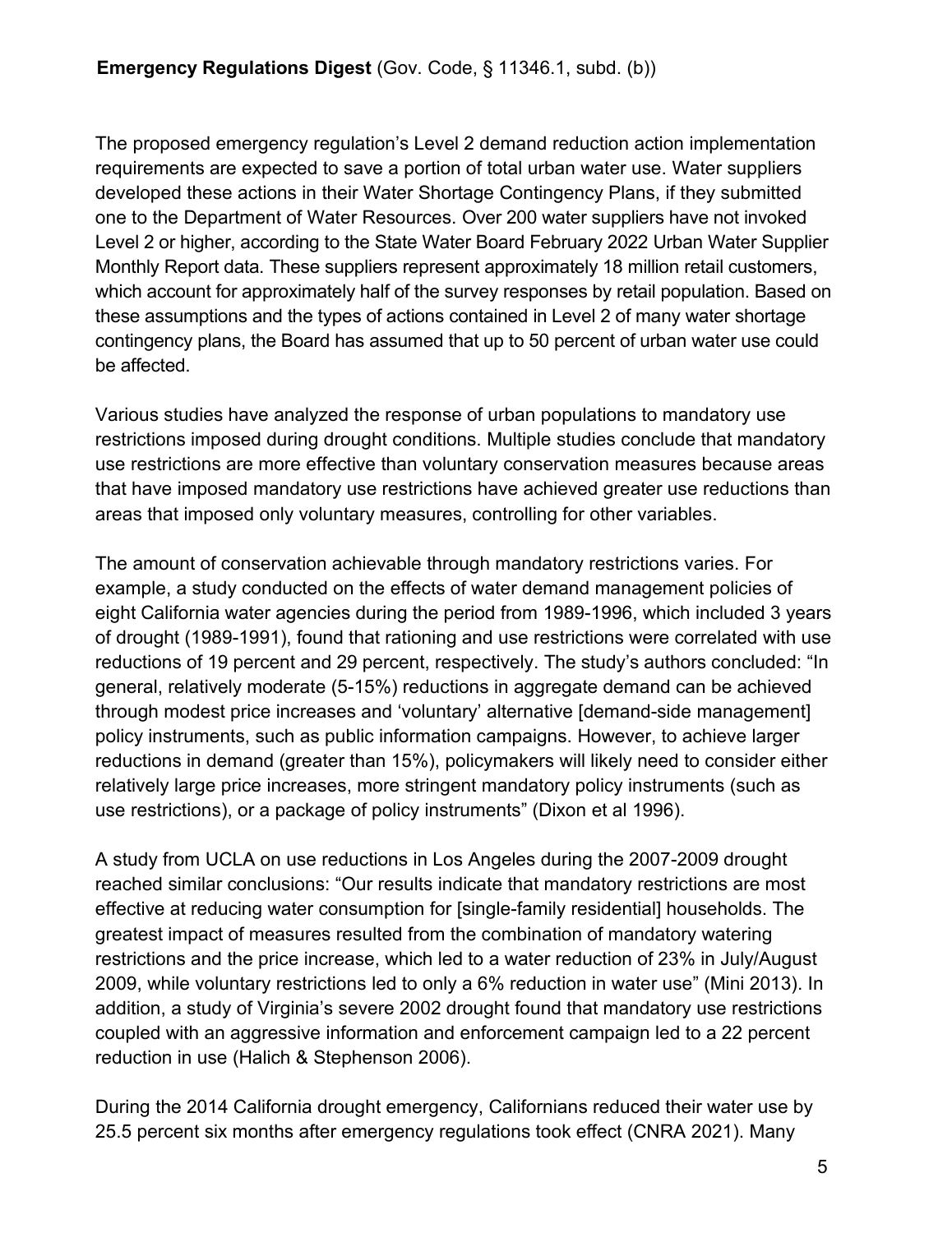communities, however, have permanently banned some of the wasteful water uses the State Water Board prohibited under the emergency regulations. Years later, water use rates remain low, suggesting that some savings may have been locked in over the longterm (CNRA 2021). This also suggests that future savings of similar emergency regulations may be more modest. Given historical response to mandatory use restrictions and the diversity of demand reduction actions across water suppliers, the Board anticipates a reduction of 15 percent in urban water use relative to use in the recent past (averaged in Table 2) as a result of the proposed regulation.

The non-functional turf irrigation ban in CII sectors will contribute to statewide water savings. To estimate statewide CII sector water use for non-functional turf irrigation, the following assumptions can be made. In Table 2, some large landscape water use can be excluded from the estimation since it includes play fields and other turf areas used for recreation and serving community needs, which are not considered non-functional. Large landscape water use also includes highway medians, which can be excluded from the water savings estimation since California Code of Regulations, title 23, section 995 already applies to irrigation of those areas. Though it includes some outdoor water use for landscape irrigation, a significant amount of CII sector water use is indoor (e.g., process water, cooling towers, etc.). However, many CII properties, such as warehouses, office parks, and government buildings include turf as part of their landscaping, and some of that turf is non-functional. Overall, a conservative estimate is that approximately 20 percent of CII sector water use is for non-functional turf. Therefore, CII non-functional turf irrigation water use can be estimated as below.

CII non-functional turf irrigation =  $20\% \times$  CII = 0.2 MAF Total water use minus CII non-functional turf irrigation = 5.5 - 0.2 = 5.3 MAF

The ban on CII non-functional turf irrigation as a specific prohibition is expected to result in 100 percent response. Table 3 summarizes percent and volumes of water savings by the requirements of the proposed emergency regulation, considering the estimations and assumptions discussed above.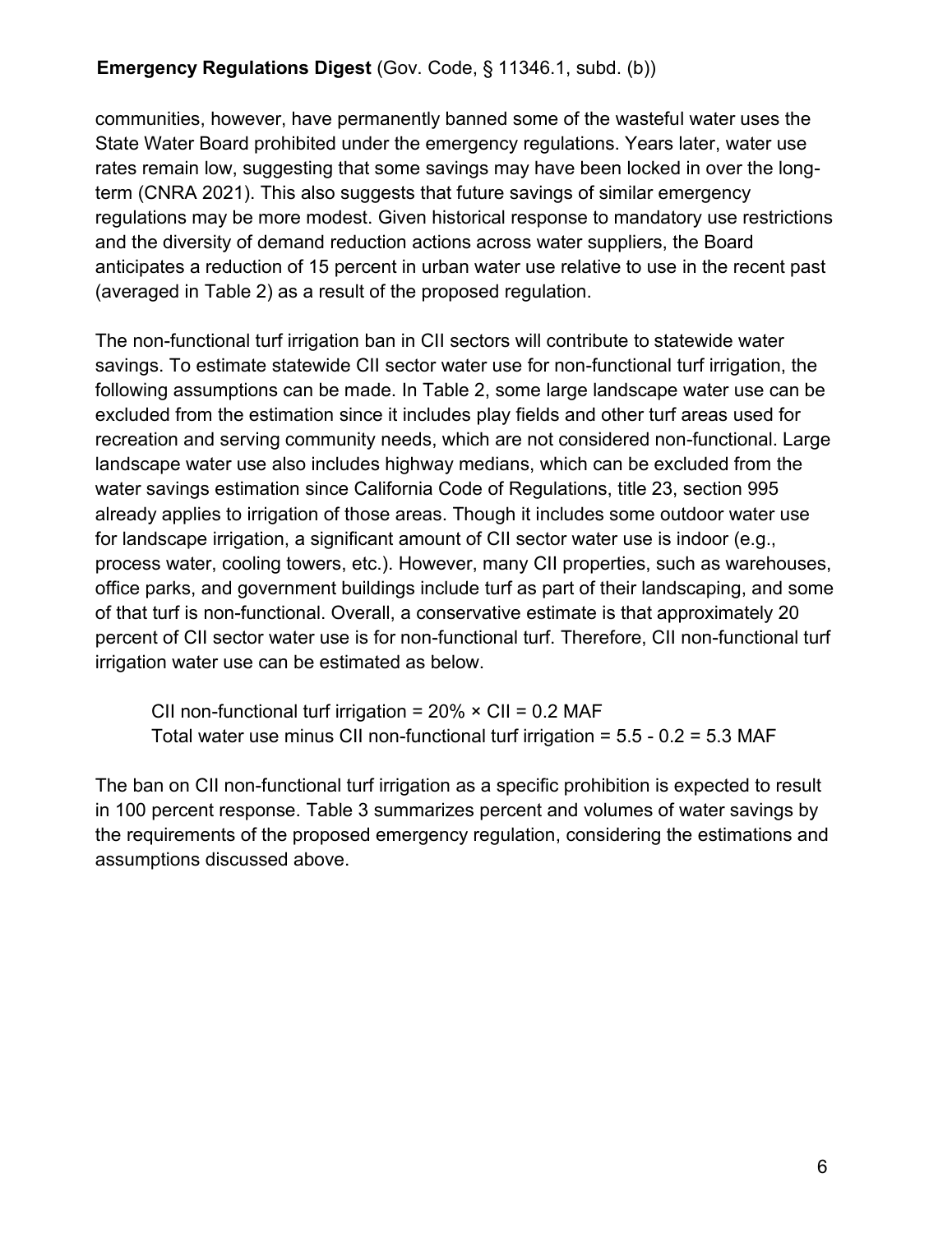| <b>Proposed</b><br>requirement                             | Water use<br>category                                                    | Water<br><b>use</b><br>volume | <b>Percent</b><br>savings<br>by population<br>not in Level 2<br>or higher | <b>Percent</b><br>savings by<br>expected<br>response | <b>Total</b><br>water<br>savings<br>by<br>volume |
|------------------------------------------------------------|--------------------------------------------------------------------------|-------------------------------|---------------------------------------------------------------------------|------------------------------------------------------|--------------------------------------------------|
| Level 2 demand<br>reduction action<br>implementation       | <b>Total water</b><br>use minus CII<br>non-functional<br>turf irrigation | 5.3 MAF                       | 50%                                                                       | 15%                                                  | 0.4 MAF                                          |
| Non-functional<br>turf irrigation<br>ban in CII<br>sectors | CII non-<br>functional turf<br>irrigation                                | $0.2$ MAF                     |                                                                           | 100%                                                 | $0.2$ MAF                                        |
|                                                            | Total                                                                    |                               |                                                                           |                                                      | 0.6 MAF                                          |

**Table 3: Summary of estimated water savings**

### **Additional Benefits of the Proposed Regulations**

The estimations above do not include various direct and indirect benefits. Staff has determined that additional benefits will be realized should the Board adopt the proposed regulations:

- · Reduced water bills for customers that reduce water use (some of these savings will generate additional economic activity, such as investments in drought-tolerant landscaping);
- increased drought awareness and shared sense of responsibility among urban water users; and
- · reduced potential for severe economic disruption in 2022 and 2023 if it is another dry year.

These benefits will offset some of the fiscal impacts to water suppliers when benefits and costs are viewed from a statewide perspective. Therefore, these benefits provide additional justification for adopting the proposed regulation.

# **References**

CNRA (2021) Report to the Legislature on the 2012-2016 Drought (March 2021), California Natural Resources Agency https://water.ca.gov/-/media/DWR-Website/Web-Pages/Water-Basics/Drought/Files/Publications-And-Reports/CNRA-Drought-Reportfinal-March-2021.pdf

California Governor Newsom (2021) Proclamation of a State of Emergency dated October 19, 2022 [https://www.gov.ca.gov/wp-content/uploads/2021/10/10.19.21-Drought-](https://www.gov.ca.gov/wp-content/uploads/2021/10/10.19.21-Drought-SOE-1.pdf)[SOE-1.pdf](https://www.gov.ca.gov/wp-content/uploads/2021/10/10.19.21-Drought-SOE-1.pdf)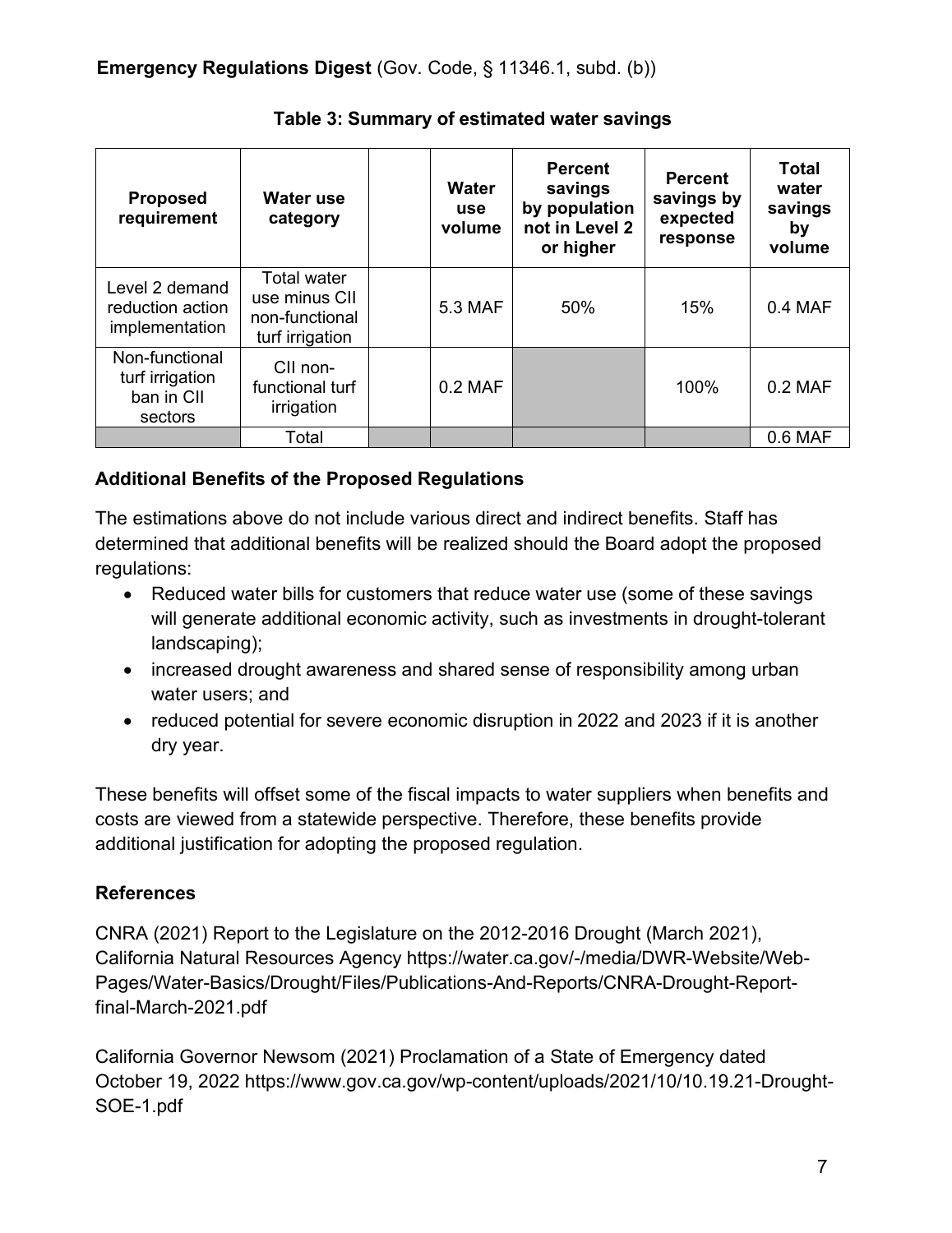California Governor Newsom (2022) Executive Order N7-22 dated March 28, 2022 https://www.gov.ca.gov/wp-content/uploads/2022/03/March-2022-Drought-EO.pdf

DWR (2019a) California Water Plan Update 2018, California Department of Water Resources [https://water.ca.gov/-/media/DWR-Website/Web-Pages/Programs/California-](https://water.ca.gov/-/media/DWR-Website/Web-Pages/Programs/California-Water-Plan/Docs/Update2018/Final/California-Water-Plan-Update-2018.pdf)[Water-Plan/Docs/Update2018/Final/California-Water-Plan-Update-2018.pdf](https://water.ca.gov/-/media/DWR-Website/Web-Pages/Programs/California-Water-Plan/Docs/Update2018/Final/California-Water-Plan-Update-2018.pdf)

DWR (2019b) California Water Plan Update 2018 Supporting Documentation for Water Portfolios, California Department of Water Resources https://water.ca.gov/-/media/DWR-Website/Web-Pages/Programs/California-Water-Plan/Docs/Update2018/Final/SupportingDocs/Water-Portfolios-and-Balances.pdf

DWR (2022) Summary of Storage in Major Reservoirs, Storage as of March 31, 2022, California Department of Water Resources https://cdec.water.ca.gov/reportapp/javareports?name=STORSUM.202203

Dixon, Moore, & Pint (1996) Drought Management Policies and Economic Effects in Urban Areas of California, 1987-1992, Rand Corporation, Santa Monica

Halich & Stephenson (2006) The Effectiveness of Drought Management Programs in Reducing Residential Water-Use in Virginia, Virginia Water Resources Research Center, Blacksburg, VA, April 21, 2006

Mini, Caroline (2013) Residential water use and landscape vegetation dynamics in Los Angeles, Ph.D. Dissertation, University of California, Los Angeles, CA

NOAA (2021) Study: Dry Future Likely Unavoidable for Southwest, But Reducing Greenhouse Gases Can Still Help, Climate Program Office News, National Oceanic and Atmospheric Administration

[https://cpo.noaa.gov/News/ArtMID/7875/ArticleID/2366/Study-Dry-future-likely](https://cpo.noaa.gov/News/ArtMID/7875/ArticleID/2366/Study-Dry-future-likely-unavoidable-for-Southwest-but-reducing-greenhouse-gases-can-still-help)[unavoidable-for-Southwest-but-reducing-greenhouse-gases-can-still-help](https://cpo.noaa.gov/News/ArtMID/7875/ArticleID/2366/Study-Dry-future-likely-unavoidable-for-Southwest-but-reducing-greenhouse-gases-can-still-help)

NOAA (2022) California Drought.gov, National Oceanic and Atmospheric Administration and National Integrated Drought Information System https://www.drought.gov/states/California

SWRCB (2022a) Electronic Annual Report (EAR) Data from Public Drinking Water Systems https://www.waterboards.ca.gov/drinking\_water/certlic/drinkingwater/eardata.html

SWRCB (2022b) June 2014 - February 2022 Urban Water Supplier Monthly Reports, State Water Resources Control Board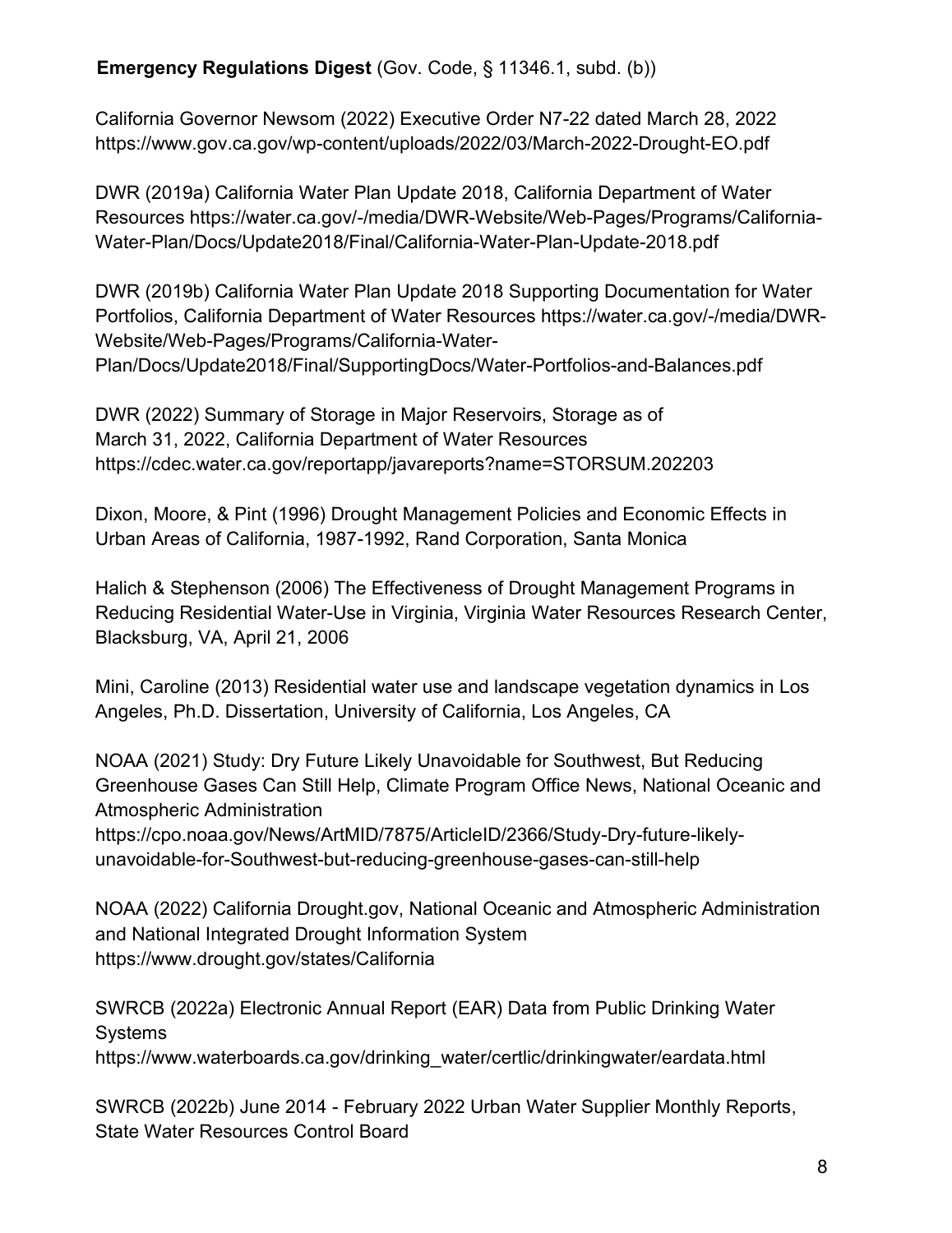https://www.waterboards.ca.gov/water\_issues/programs/conservation\_portal/conservatio n\_reporting.html

US Global Change Research Program (2018) Fourth National Climate Assessment, US Global Change Research Program, Washington, D.C. https://nca2018.globalchange.gov

# **INFORMATIVE DIGEST**

# **Summary of Existing Laws and Regulations**

Existing law requires urban water suppliers to execute drought pricing or excessive use ordinances during a drought emergency (Water Code 365-367), and pursuant to Water Code section 10632 every urban water supplier is required to prepare and adopt a water shortage contingency plan as part of its urban water management plan. The State Water Board is collecting data on urban water supplier compliance with the statutory requirements. In January 2022, the State Water Board adopted an emergency regulation prohibiting certain water use practices that are particularly wasteful during drought conditions, however, there currently are no other statewide prohibitions on individual activities to promote conservation. The proposed regulation is consistent and compatible with existing regulations on this subject. The proposed regulation neither differs from nor conflicts with an existing comparable federal statute or regulation.

# **Description and Effect of Proposed Regulations**

The proposed emergency adoption of California Code of Regulations, title 23, section 996 directs urban water suppliers to submit a preliminary annual water supply and demand assessment consistent with section 10632.1 and to all implement demand reduction actions, with limited exceptions, identified in Level 2 of their water shortage contingency plans. Additionally, section 996 identifies and requires model actions to be taken by urban water suppliers that have not yet adopted water shortage contingency plans (and those suppliers with existing low residential water use levels and currently strong local supply situations) and prohibits the use of potable water for the irrigation of non-functional turf at commercial, industrial, and institutional sites.

# **Proposed Emergency Regulation Section 996, Subdivision (b)**

Proposed section 996, subdivision (b) requires that urban water suppliers submit a preliminary annual water supply and demand assessment consistent with section 10632.1, and then submit a final annual water supply and demand assessment to the Department of Water Resources no later than the deadline set by section 10632.1 of the Water Code.

# **Proposed Emergency Regulation Section 996, Subdivision (c)**

Proposed section 996, subdivision (c) requires every urban water supplier that has a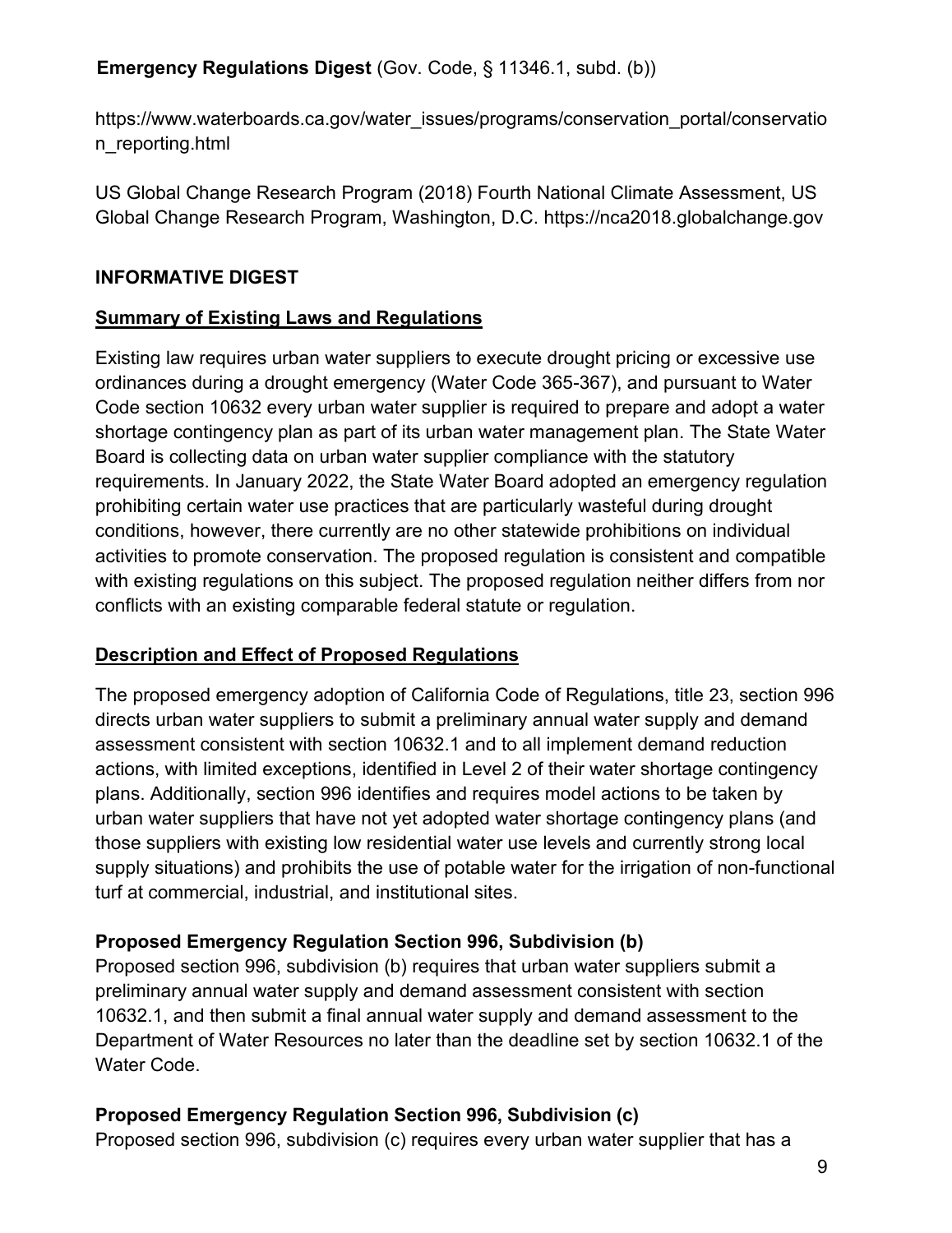water shortage contingency plan in place to implement at a minimum all demand reduction actions identified in their water shortage contingency plan for a shortage level of ten to twenty percent (Level 2), except that suppliers are not required to implement new residential connection moratoria pursuant to this regulation. A supplier may choose to implement the model demand reduction actions identified in subdivision (d) if: its annual water supply and demand assessment demonstrates an ability to maintain a reliable supply through September 30, 2023; the supplier does not rely on, for any part of its supply, the Colorado River, State Water Project, or Central Valley Project, and no more than ten percent of its supply comes from critically overdrafted groundwater basins; and the supplier's average number of gallons of water used per person per day by residential customers for the year 2020 is below 55 gallons, as reported to the Board in the Electronic Annual Report.

### **Proposed Emergency Regulation Section 996, Subdivision (d)**

Proposed section 996, subdivision (d) requires every urban water supplier that does not have a water shortage contingency plan in place to implement at a minimum identified model demand reduction actions.

### **Proposed Emergency Regulation Section 996, Subdivision (e)**

Proposed section 996, subdivision (e) prohibits the use of potable water for the irrigation of non-functional turf at commercial, industrial, and institutional sites except to the extent necessary to ensure the health of trees and other perennial non-turf plantings or to the extent necessary to address an immediate health and safety need. This section provides a local approval process for exempting low water using turf under certain conditions.

# **Proposed Emergency Regulation Section 996, Subdivision (f)**

Proposed section 996, subdivision (f) specifies the potential penalties for violations of subdivision (e).

# **Proposed Emergency Regulation Section 996, Subdivision (g)**

Proposed section 996, subdivision (g) specifies process for someone issued an order or decision under this section to seek reconsideration of that order or decision.

# **Authority and Reference Citations**

For Section 996 Authority: Wat. Code, § 1058.5. References: Article X, Section 2, California Constitution; Sections 4080, 4100, 4110, and 4185, Civil Code; Section 8627.7, Government Code; Sections 102, 104, 105, 275, 350, 377, 491, 1122, 10608.12, 10617, 10632, and 10632.1, Water Code; *Light v. State Water Resources Control Board* (2014) 226 Cal.App.4th 1463; *Stanford Vina Ranch Irrigation Co. v. State of California*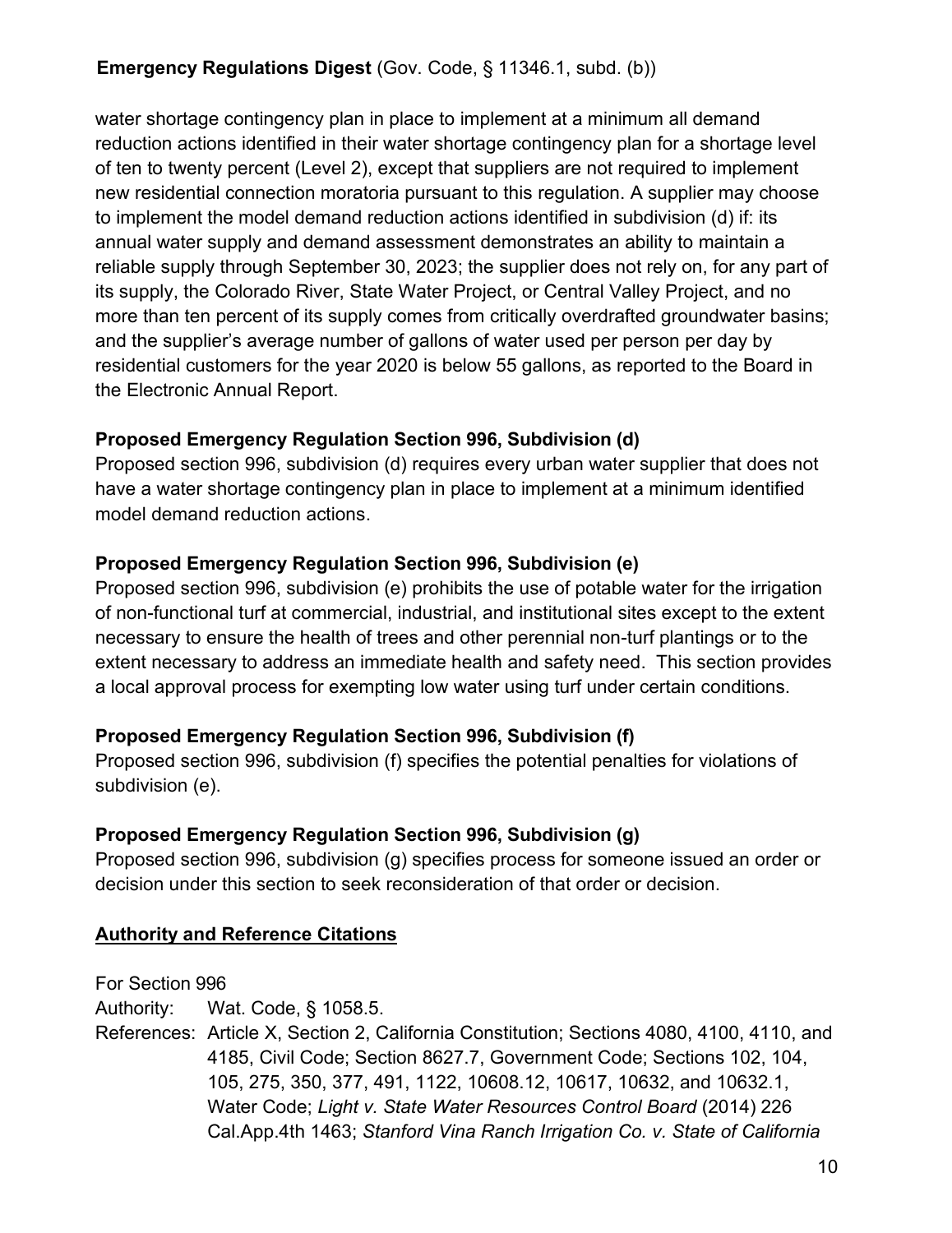(2020) 50 Cal.App.5th 976.

### **Mandate on Local Agencies or School Districts**

The State Water Resources Control Board has determined that adoption of section 996 does not impose a new mandate on local agencies or school districts. The sections are generally applicable law.

The State Water Resources Control Board has further determined that adoption of proposed section 996 does not impose a new mandate on local agencies or school districts, because the local agencies affected by the section have the authority to levy service charges, fees, or assessments sufficient to pay for the mandate program or increased level of service. (See Gov. Code, § 17556.)

### **Suspension of California Environmental Quality Act**

On March 28, 2022, the Governor issued an executive order addressing the drought emergency, which, among other things, suspended the California Environmental Quality Act (CEQA) as applied to the State Water Resources Control Board's adoption of this emergency regulation.

### **Fiscal Impact Estimate**

# **Analysis Summary**

For state agencies, implementation of the proposed emergency regulation will result in additional workload of state agency employees, such as the State Water Board and the Department of Water Resources, however it is expected that this work will be accomplished through redirection of resources within existing budgets with no new personnel hires. Increased personnel costs across organizations as well as significant costs or saving for state agencies specifically are therefore not anticipated.

Water suppliers may be financially impacted through this proposed regulation in the near term. Increased urban water conservation will result in reduced water use by customers, which in turn may result in reduced water sales and lost revenue for urban water suppliers. This loss in revenue will be a function of the amount of water conserved (and therefore not sold) and the unit price for which water would have sold. Level 2 demand reduction actions often include increased communication efforts as listed in the model actions required by the proposed regulation for urban water suppliers that have not adopted water shortage contingency plans; this would increase communication costs for those suppliers. The requirement for a preliminary supply and demand assessment is expected to have little to no fiscal impact on water suppliers, since only a preliminary draft is required by June 1, 2022 and water suppliers are already expected to have the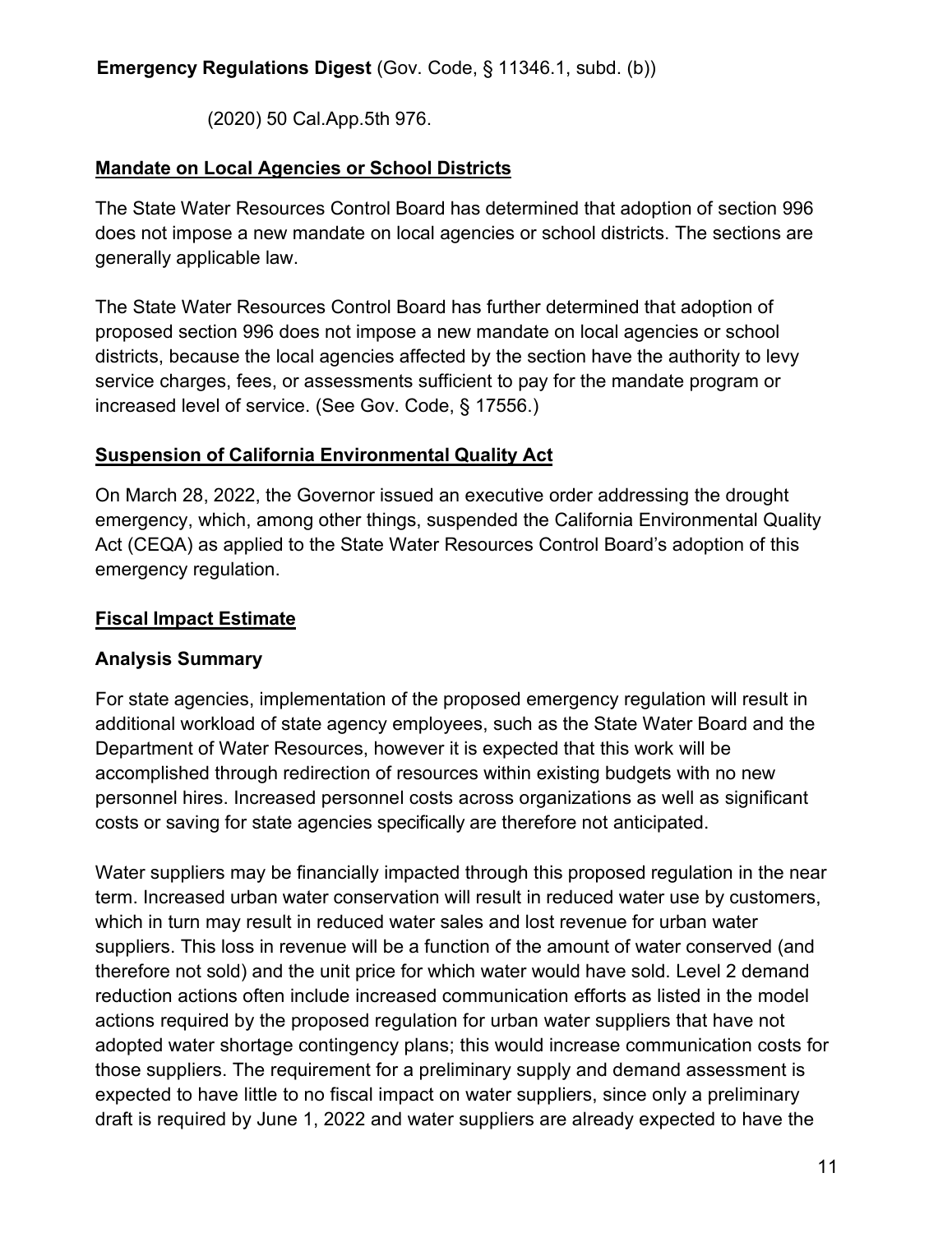final assessment prepared to meet the existing deadline of July 1, 2022. Below is a summary of the fiscal impacts related to requirements of the proposed regulation.

| <b>Proposed requirement</b>                                          | <b>Fiscal impact</b>          |  |  |
|----------------------------------------------------------------------|-------------------------------|--|--|
| Preliminary supply & demand<br>assessment submission by June 1, 2022 | little to none                |  |  |
| Level 2 demand reduction action                                      | decreased water sales,        |  |  |
| implementation                                                       | increased communication costs |  |  |
| Non-functional turf irrigation ban in CII<br>sectors                 | decreased water sales         |  |  |

**Table 4: Fiscal impact items related to regulation requirements**

### **Fiscal Impacts to Public Water Supply Agencies**

Fiscal impacts to urban water agencies are assumed to result primarily from decreased water sale revenues and increased communication costs. Decreased water sale revenues are calculated below by developing a statewide average marginal rate for water and multiplying it by the estimate of water sales reduction resulting from the proposed regulation. Data were compiled from the State Water Board Electronic Annual Report of 2020, which includes information on water rates for over 300 urban water suppliers statewide. The 2020 median rate (variable portion only) ranged from \$1.04 per six hundred cubic feet to \$2.10 per 24 hundred cubic feet which is equivalent to \$518 to \$1,052 per acre-foot of water sold.

Urban water suppliers in California are comprised of both governmental agencies and investor-owned utilities (IOUs) that are regulated by the California Public Utilities Commission (CPUC). Costs to IOUs need not be considered for the purposes of estimating the costs of the proposed regulations on local agencies. The CPUC indicates that the organization is "providing water service to about 16 percent of California's residents" (CPUC 2021). The estimated volume of water used for outdoor irrigation can therefore be reduced by 16 percent for the purpose of determining revenue decrease from the proposed regulation.

The estimated decreased sales revenues are a function of the average marginal water rate and the amount of decreased sales volume due to water savings. Total water savings has been estimated and shown in the section above titled Estimation of Water Savings from Proposed Regulation (see Table 3 for summary). Decreased sales revenue as a result of the proposed regulation is estimated below.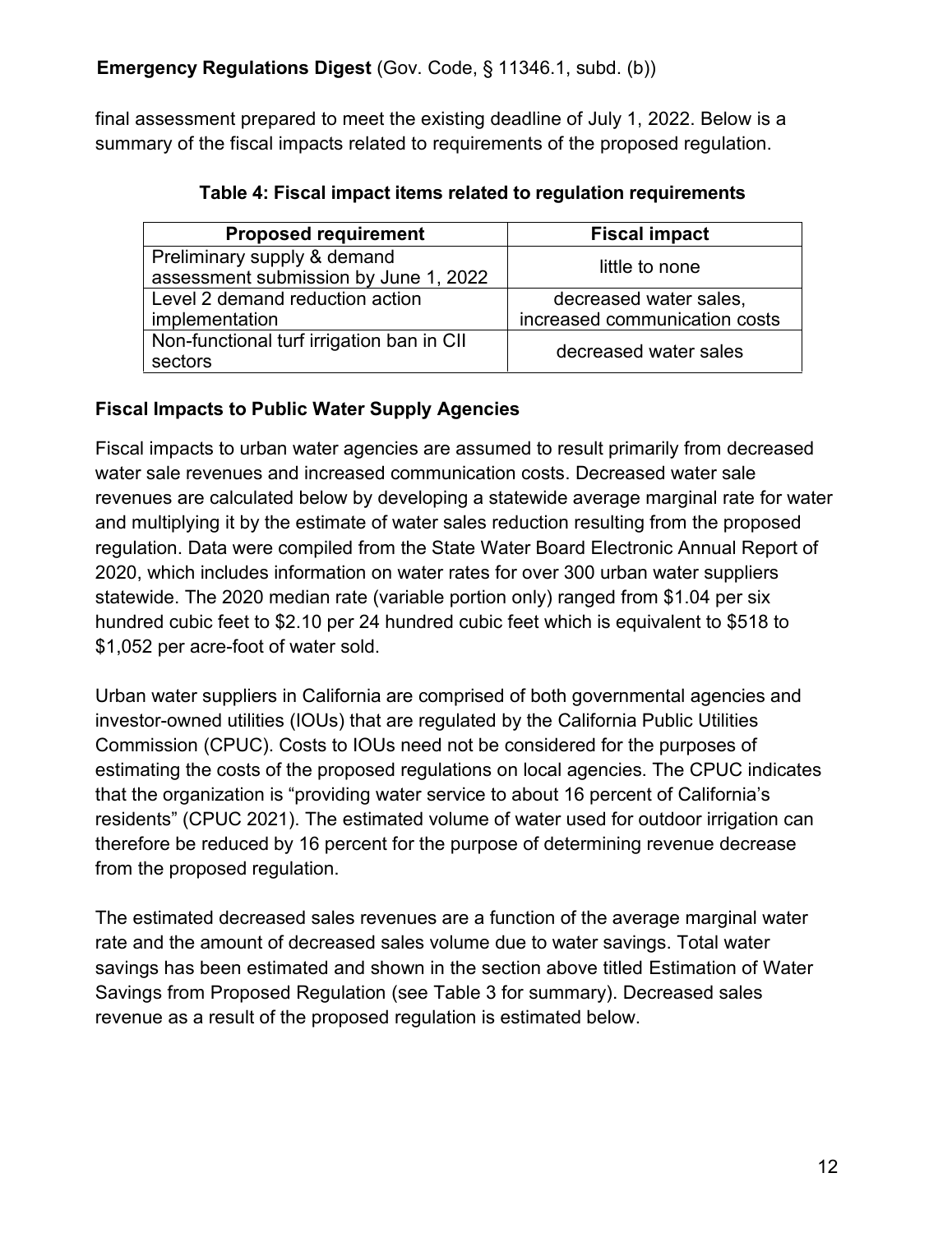Average statewide water rate:

\$518 to \$1,052 per acre-foot of water sold Estimated water savings from proposed regulation minus IOUs: 0.6 MAF - (16% x 0.6 MAF) = 0.5 MAF = 500,000 acre-feet Total estimated revenue decrease: Minimum of range:  $$518 \times 500,000$  acre-feet = \$260 million Maximum of range:  $$1,052 \times 500,000$  acre-feet = \$530 million

Median of range: \$390 million

This methodology likely overstates the fiscal impact of decreased revenues for several reasons. First, it does not account for the savings in energy and chemical costs water suppliers will realize due to decreased water production. Second, it does not account for the present value of the longer-term avoided cost of supply augmentation that could be necessary if not for any long-term shifts in water use that could be generated by the proposed regulations.

Minimum required actions of the proposed regulation include public information and outreach campaigns which may increase communication costs for water suppliers. The Save Our Water media was provided a budget of \$8 million in 2021. Phase 1 of the campaign included multilingual social/digital media, outdoor boards, a partnership with the San Francisco 49ers, radio ads, TV, and targeted print ads. Considering suppliers would only need to reach out to customers within their service areas, the communication costs for water suppliers would be a fraction of the statewide Save Our Water media campaign cost. Level 2 actions often already include communication campaigns, so it can be assumed that the proposed regulation itself would not increase communication costs for water suppliers that have already invoked Level 2 or higher. As estimated above, however, approximately 50 percent of customers may be in a water supply service area where Level 2 or higher has not been invoked.

Considering the assumptions above, increased water supplier communication cost is estimated as 50 percent of the statewide communication campaign cost, which amounts to \$4 million total. This does not include costs to water suppliers that have already invoked Level 2 or higher but that may continue to increase water savings communication efforts.

| Total estimated revenue decrease | \$390.000,000 |
|----------------------------------|---------------|
| Communication costs              | \$4,000,000   |
| Total                            | \$394,000,000 |

#### **Table 5: Recoverable fiscal impacts for public water suppliers (local agencies)**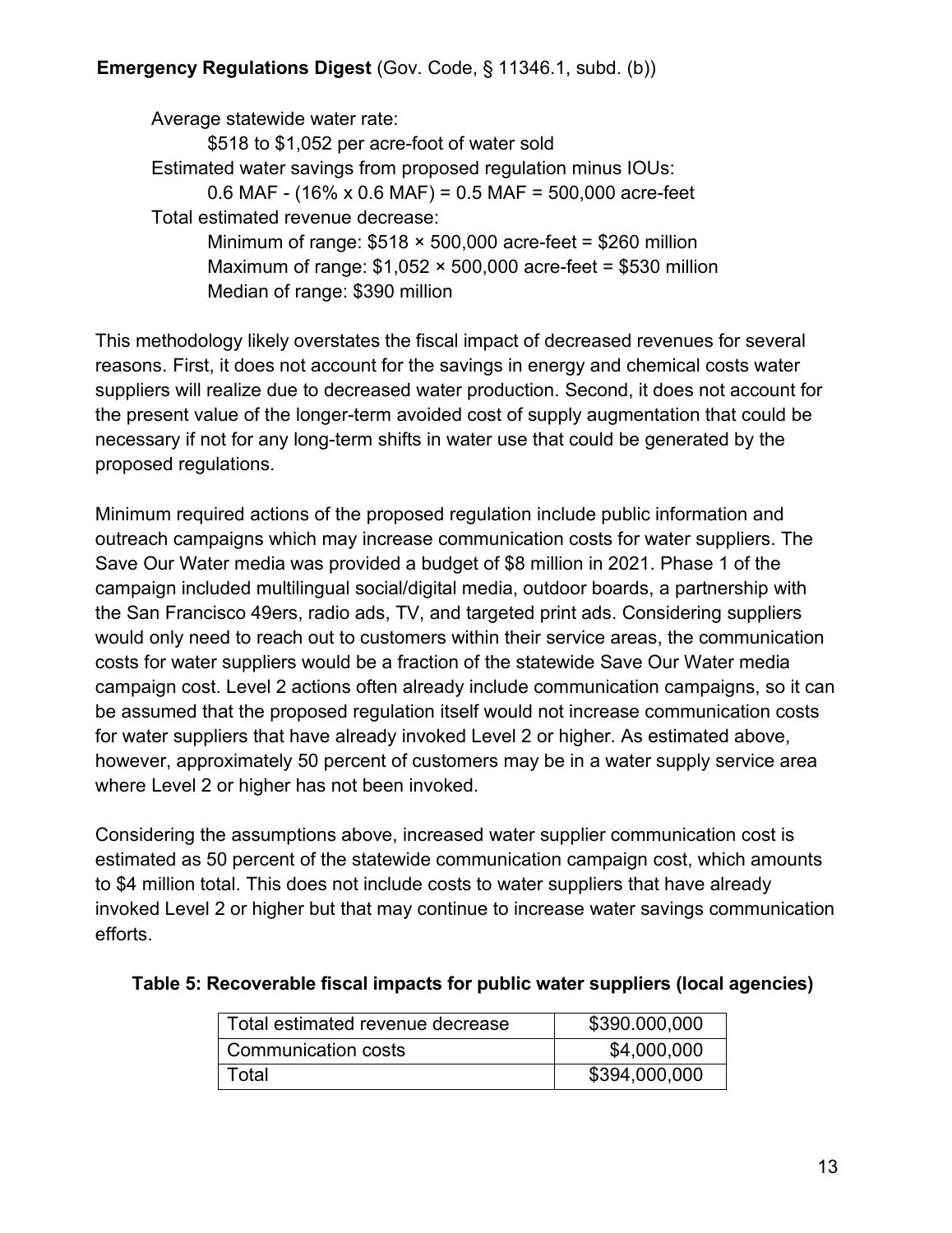# **References**

CNRA (2021) Report to the Legislature on the 2012-2016 Drought (March 2021), California Natural Resources Agency https://water.ca.gov/-/media/DWR-Website/Web-Pages/Water-Basics/Drought/Files/Publications-And-Reports/CNRA-Drought-Reportfinal-March-2021.pdf

CPUC (2021) Water Division, California Public Utilities Commission, accessed November 16, 2021 [https://web.archive.org/web/20211116223945/https://www.cpuc.ca.gov/about](https://web.archive.org/web/20211116223945/https://www.cpuc.ca.gov/about-cpuc/divisions/water-division)[cpuc/divisions/water-division](https://web.archive.org/web/20211116223945/https://www.cpuc.ca.gov/about-cpuc/divisions/water-division)

California Governor Newsom (2021) Proclamation of a State of Emergency dated October 19, 2022 [https://www.gov.ca.gov/wp-content/uploads/2021/10/10.19.21-Drought-](https://www.gov.ca.gov/wp-content/uploads/2021/10/10.19.21-Drought-SOE-1.pdf)[SOE-1.pdf](https://www.gov.ca.gov/wp-content/uploads/2021/10/10.19.21-Drought-SOE-1.pdf)

California Governor Newsom (2022) Executive Order N7-22 dated March 28, 2022 https://www.gov.ca.gov/wp-content/uploads/2022/03/March-2022-Drought-EO.pdf

DWR (2019a) California Water Plan Update 2018, California Department of Water Resources [https://water.ca.gov/-/media/DWR-Website/Web-Pages/Programs/California-](https://water.ca.gov/-/media/DWR-Website/Web-Pages/Programs/California-Water-Plan/Docs/Update2018/Final/California-Water-Plan-Update-2018.pdf)[Water-Plan/Docs/Update2018/Final/California-Water-Plan-Update-2018.pdf](https://water.ca.gov/-/media/DWR-Website/Web-Pages/Programs/California-Water-Plan/Docs/Update2018/Final/California-Water-Plan-Update-2018.pdf)

DWR (2019b) California Water Plan Update 2018 Supporting Documentation for Water Portfolios, California Department of Water Resources https://water.ca.gov/-/media/DWR-Website/Web-Pages/Programs/California-Water-Plan/Docs/Update2018/Final/SupportingDocs/Water-Portfolios-and-Balances.pdf

DWR (2022) Summary of Storage in Major Reservoirs, Storage as of March 31, 2022, California Department of Water Resources https://cdec.water.ca.gov/reportapp/javareports?name=STORSUM.202203

Dixon, Moore, & Pint (1996) Drought Management Policies and Economic Effects in Urban Areas of California, 1987-1992, Rand Corporation, Santa Monica

Halich & Stephenson (2006) The Effectiveness of Drought Management Programs in Reducing Residential Water-Use in Virginia, Virginia Water Resources Research Center, Blacksburg, VA, April 21, 2006

Mini, Caroline (2013) Residential water use and landscape vegetation dynamics in Los Angeles, Ph.D. Dissertation, University of California, Los Angeles, CA